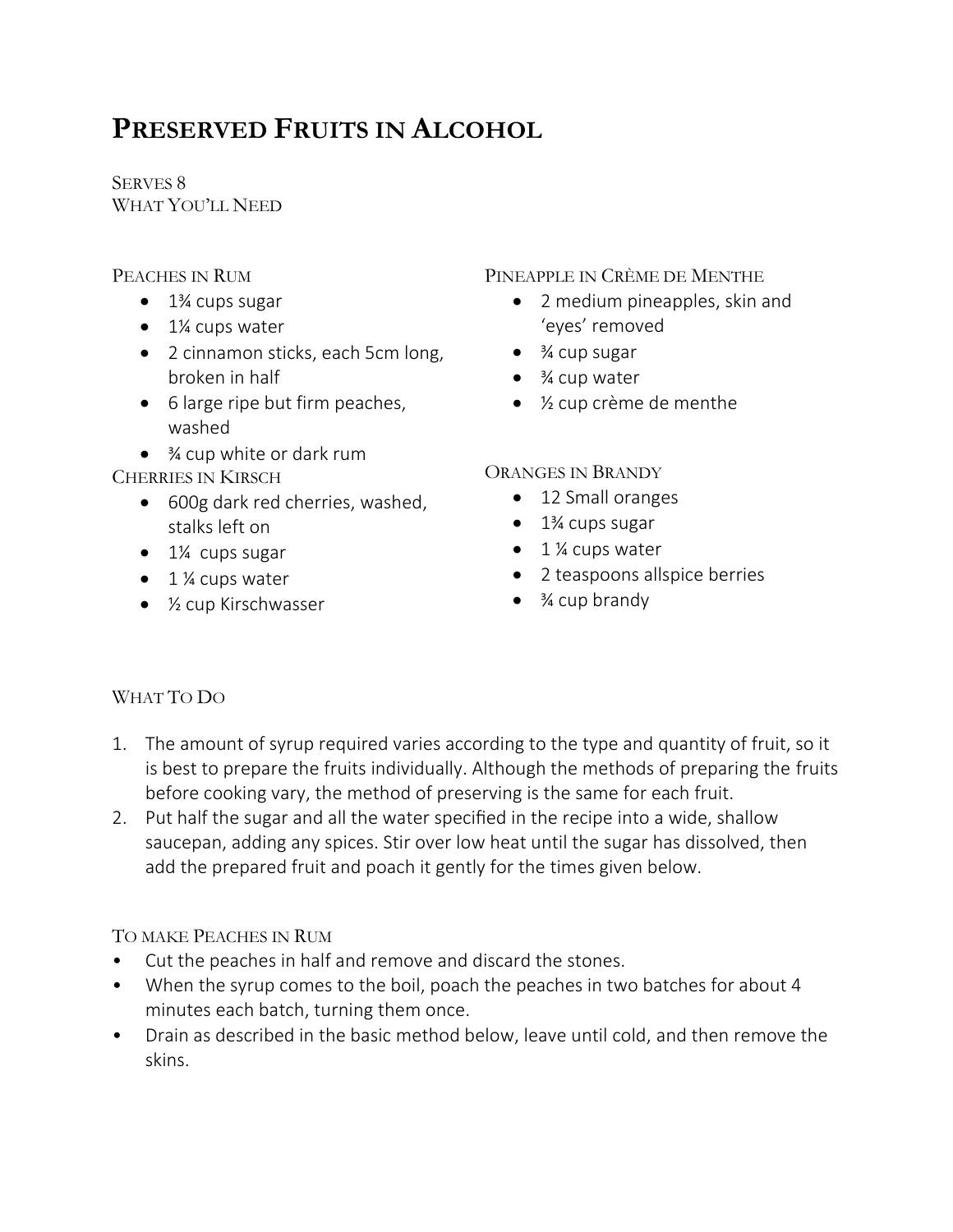TO MAKE CHERRIES IN KIRSCH:

- Prick each cherry in two or three places with a clean darning needle, then poach for 4 minutes.
- The stalks can be left on the cherries if they are to be used to decorate cakes; otherwise, remove them before bottling, if preferred.

TO MAKE PINEAPPLE IN CRÈME DE MENTHE:

- Slice each pineapple and remove the woody core from the centre of each slice with a small plain round cutter; cut each slice in half.
- Poach for 4 minutes.

TO MAKE ORANGES IN BRANDY:

- With a potato peeler, peel the rind very thinly from three of the oranges, taking care not to include the white pith.
- Cut the rinds into fine strips and blanch in boiling water for 30 seconds, then drain and leave to cool.
- Using a very sharp knife, cut away all the peel and white pith from all 12 oranges.
- Poach the oranges for 5 minutes, turning once. Add the blanched orange shreds to the syrup before pouring it over the fruit.
- 3. Position a colander over a smaller saucepan and carefully spoon the fruit into it. Pour the poaching syrup into the saucepan. Leave the fruit to drain over the saucepan for 10 minutes, then transfer the colander to a plate and leave the fruit to become completely cold, covering the colander with muslin or gauze to protect the fruit from dust or insects.
- 4. Add all the remaining sugar to the poaching syrup and stir over low heat until every grain has dissolved. Then increase the heat, bring the syrup to the boil and boil rapidly until the temperature rises to 110°C on a sugar thermometer.
- 5. Remove the saucepan from the heat and pour the syrup into a measuring jug: the amount should be equal to the quantity of alcohol given in the recipe. If you have more syrup than is needed, reserve some for poaching other fruits or for using in a fruit salad; if less, make up the amount with alcohol. Cover the jug and set aside until the syrup is completely cold, then stir in the alcohol you are using.
- 6. Pack the cool poached fruits into clean, dry jars, filling them almost to the top. Pour enough syrup into the jars to cover the fruit completely. Cover the jars with airtight, acid proof screw tops. Label and date, and store in a cool, dry, dark, airy cupboard for at least two months before using.